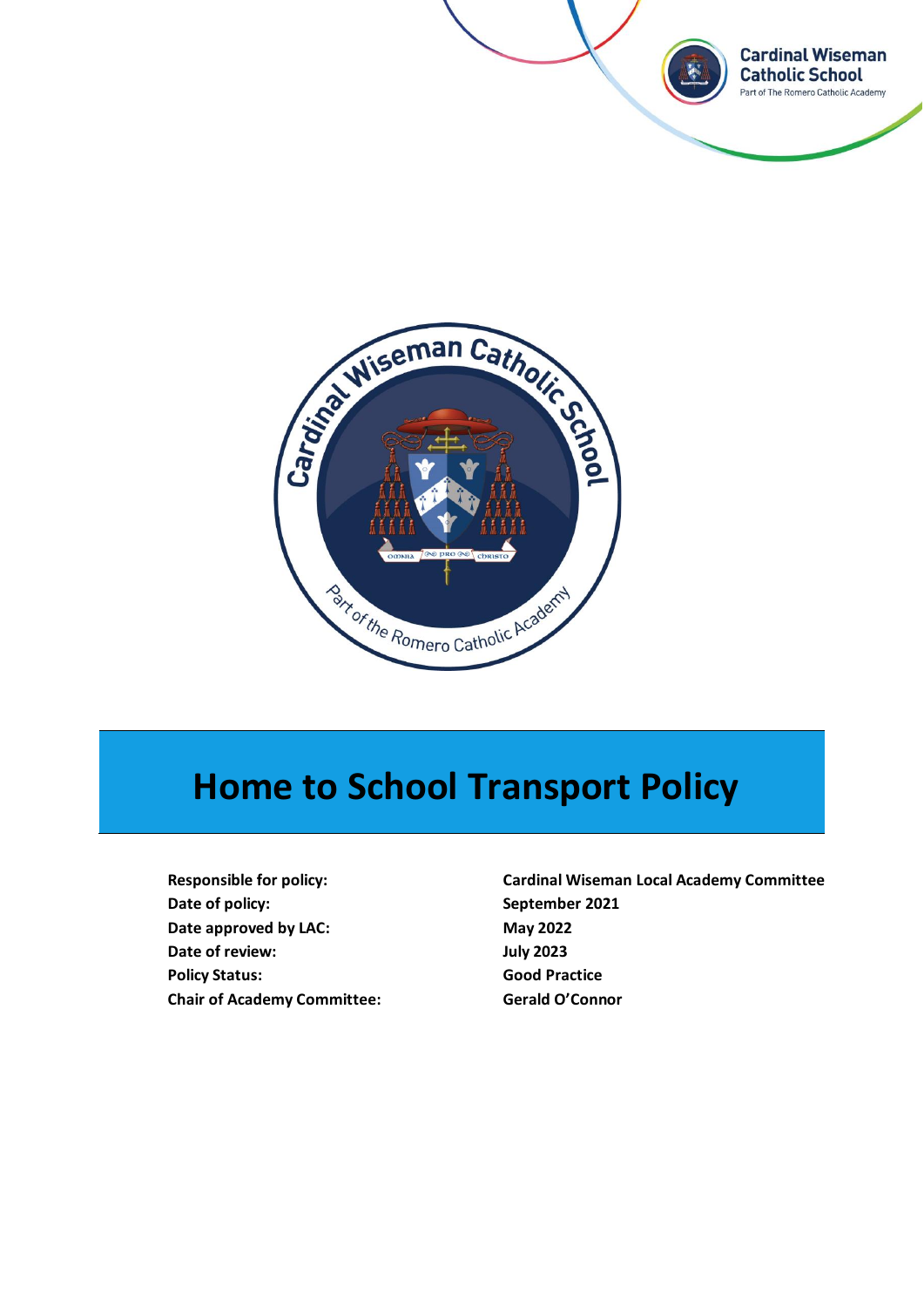

## Contents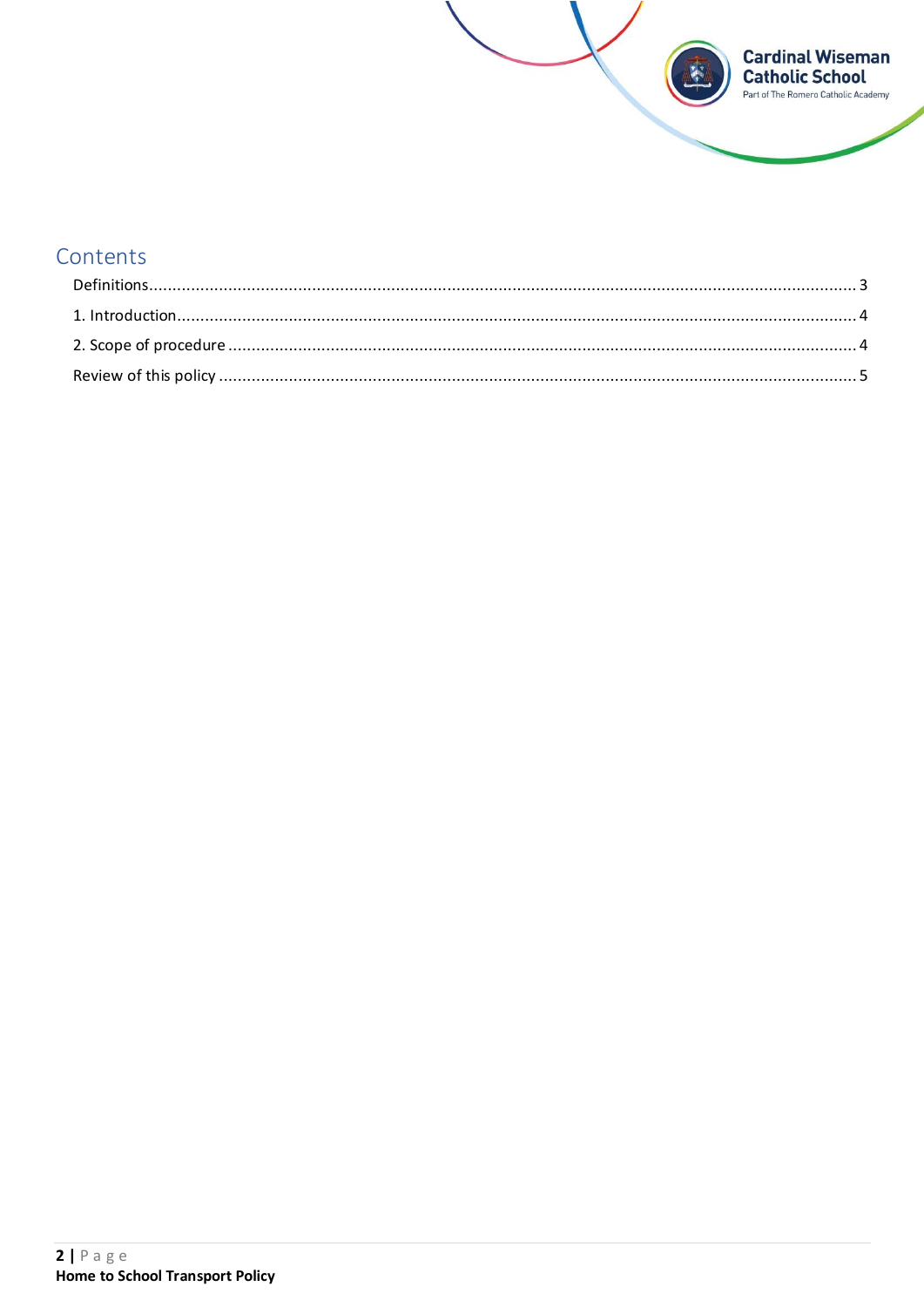#### <span id="page-2-0"></span>**Definitions**

In this '**Home to School Transport Policy'**, unless the context otherwise requires, the following expressions shall have the following meanings:

i '**The Romero Catholic Academy**' means the Company named at the beginning of this **'Home to School Transport Policy'** and includes all sites upon which the Company is undertaking, from time to time, being carried out. The Romero Catholic Academy includes **Corpus Christi**, **Good Shepherd**, **Sacred Heart**, **Blue Sky**, **SS Peter and Paul**, **St Gregory**, **St John Fisher**, **St Patrick**, **Cardinal Wiseman**, **Shared Services Team**.

**Cardinal Wiseman Catholic School** art of The Romero Catholic Academy

- ii '**Romero Catholic Academy'** means the Company responsible for the management of the Academy and, for all purposes, means the employer of staff at the Company.
- iii '**Board'** means the board of Directors of the Romero Catholic Academy.
- iv ''**Clerk'** means the Clerk to the Board or the Clerk to the Local Academy Committee of the Academy appointed from time to time, as appropriate.
- v '**Chair'** means the Chair of the Board of the Directors, or the Local Academy Committee appointed from time to time.
- vi '**Catholic Senior Executive Leader**' means the person responsible for performance of all Academies and Staff within the Multi Academy Company and is accountable to the Board of Directors.
- vii '**Diocesan Schools Commission**' means the education service provided by the diocese, which may also be known, or referred to, as the Birmingham Diocesan Education Service.
- viii '**Local Academy Committee**' means the governing body of the school.
- ix '**Academy Committee Representatives'** means the governors appointed and elected to the Local Academy Committee of the School, from time to time.
- x '**Principal'** means the substantive Principal, who is the person with overall responsibility for the day-to-day management of the school.
- xi '**School'** means the school or college within The Romero Catholic Academy and includes all sites upon which the school undertaking is, from time to time, being carried out.
- xii '**Shared Services Team'** means the staff who work in the central team across the Company (e.g., HR/ Finance)
- xiii '**Vice**-**Chair'** means the Vice-Chair of the Academy Committee elected from time to time.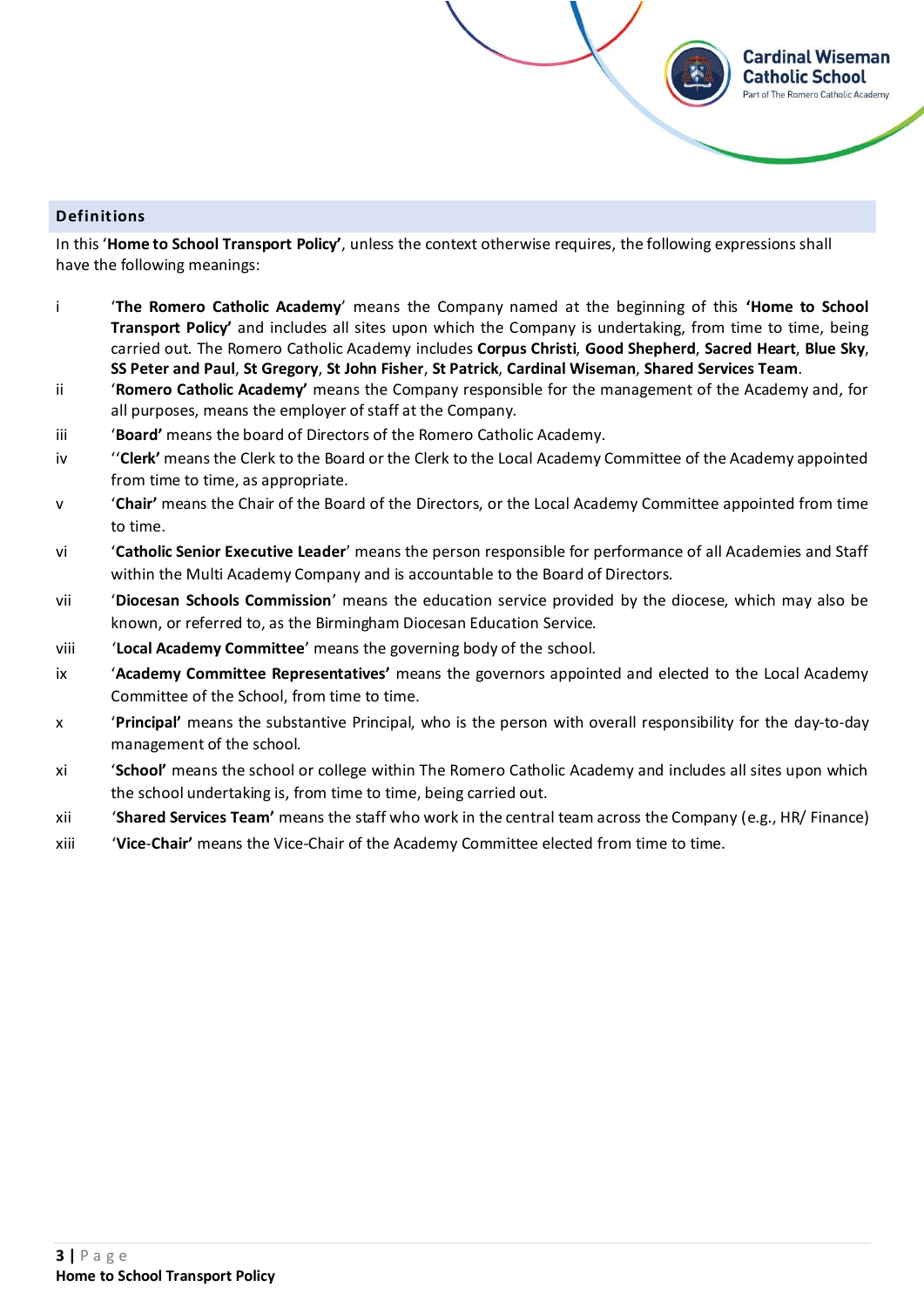#### <span id="page-3-0"></span>**1. Introduction**

The school is named after Cardinal Nicholas Wiseman who became the first Cardinal upon the re-establishment of the Catholic hierarchy in England and Wales in 1850. His coat of arms is displayed on every student's blazer. The motto is 'All things for Christ' therefore faith is at the heart of everything we do, as well as recognising that we are all made in the image of God.

**Cardinal Wiseman Catholic School** Part of The Romero Catholic Academy

Cardinal Wiseman is part of the Coventry City Council's co-ordinated scheme, details of which can be foun[d here.](https://www.coventry.gov.uk/info/61/schools_and_schooling/756/school_travel_passes/2)

#### <span id="page-3-1"></span>**2. Scope of procedure**

Where a child does not qualify under the Coventry City Council home to school transport policy, Cardinal Wiseman Catholic School operates a discretionary policy in which a child may qualify for free travel under their own individual transport policy.

#### **Cardinal Wiseman Catholic School Transport Policy:**

- Pupils must be of statutory school age i.e., in Year 7 to 11.
- Cardinal Wiseman was their **first choice** as a secondary school.
- Pupils have attended one of the partnered **Catholic primary schools within The Romero Catholic Academy**.
- Live within the Coventry Local Authority area.
- Their home address must be **3 miles** or more from the school measured by the nearest available walking route.

In addition, for pupils who are in Year 7 for the **2022-2023** academic year, free bus passes will be available for eligible pupils. Eligible pupils are children who meet all three criteria:

- 1. On the application form Cardinal Wiseman was their **first choice** as a secondary school.
- 2. The pupil has a home address which is **2 miles** or more from the school.
- 3. Pupil has attended one of the partnered **Catholic Primary schools within Romero**.
	- **Corpus Christi**
	- **Good Shepherd**
	- **Sacred Heart**
	- **SS Peter and Paul**
	- **Saint Gregory**
	- **Saint John Fisher**
	- **Saint Patrick**

Funding for Year 7 only is covered by Cardinal Wiseman.

Parents who wish to appeal against the decision to refuse their child a free bus pass should make that appeal request in writing to the Chair of the Local Academy Committee at the school address or by email to [admin.cw@romeromac.com](mailto:admin.cw@romeromac.com) . The Cardinal Wiseman Local Academy Committee will convene a panel to decide whether or not to support a free bus pass application.